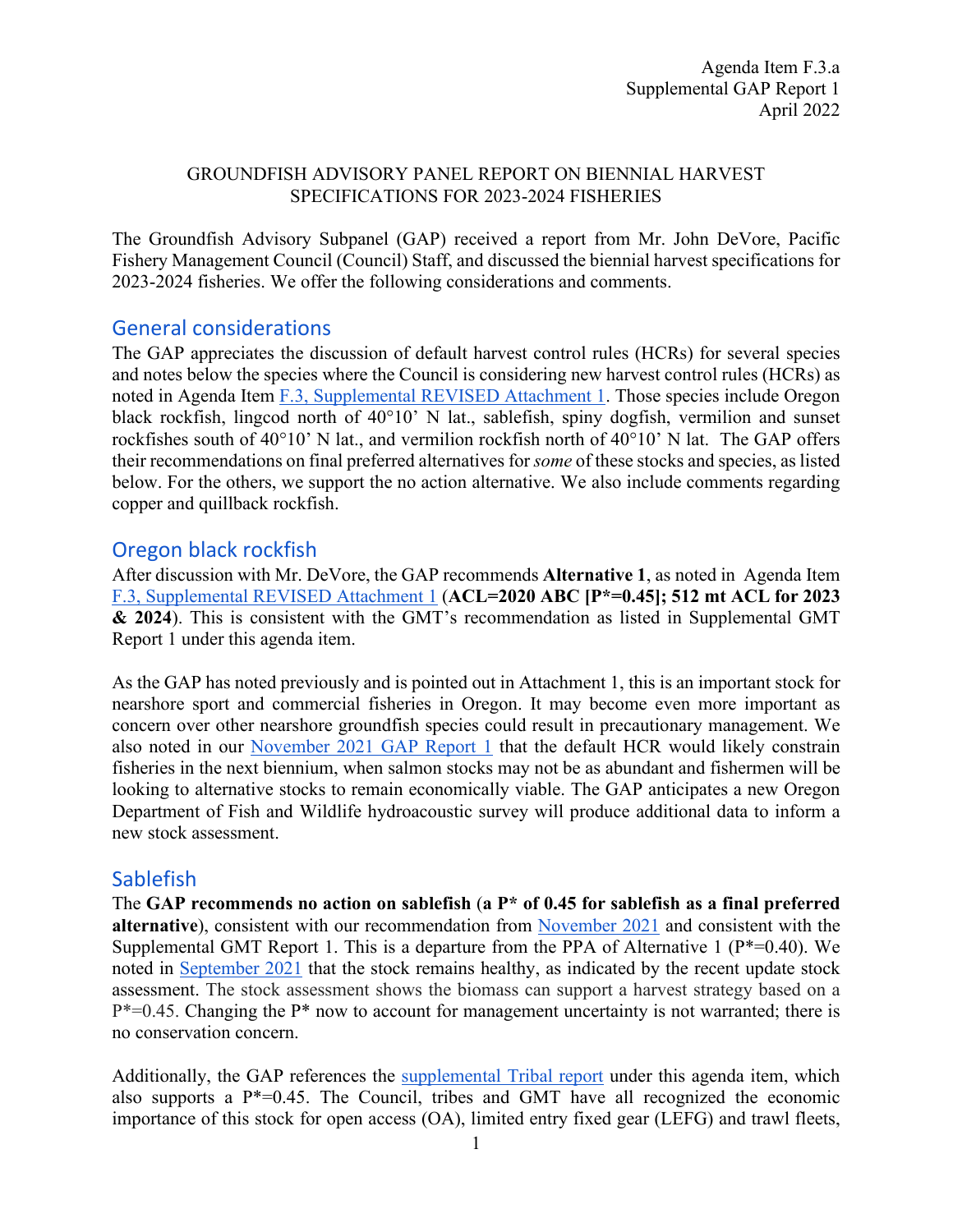especially as management measures to restrict harvest of nearshore rockfish stocks, particularly in California, will limit some OA and LEFG fishermen's abilities to continue operating. As we noted in November, the reward to fleets and coastal communities is immense.

Documents under this agenda item indicate economic conditions may support a lower P\* value. However, the GAP notes setting a precedent for a lower value due to economic or market conditions may unfairly promote the economic viability of one sector over another. Therefore, the GAP does not recommend the Council select a lower P\* based on this argument. Decisions made on P\* should be based on stock assessments and consideration of the viability of communities as a whole. We reference National Standard 5, which states:

(5) Conservation and management measures shall, where practicable, consider efficiency in the utilization of fishery resources; except that no such measure shall have economic allocation as its sole purpose.

Furthermore, members of the GAP noted that sablefish are prevalent in trawl tows, with catch in the first few months of 2022 exceeding that of previous years. Anecdotal evidence seems to support the stock assessment that shows sablefish improvement.

# Spiny dogfish

The GAP references and expands upon our comments and rationale from our November 2021 Report [\(Agenda Item E.3.a, Supplemental GAP Report 1,](https://www.pcouncil.org/documents/2021/11/e-3-a-supplemental-gap-report-1-2.pdf/) November 2021) in recommending the Council adopt the **No Action alternative for spiny dogfish** in 2023 and 2024. The GMT also recommends the No Action alternative.

Stability of the dogfish stock is an important consideration for the Council as they take action to adopt final preferred annual catch limits (ACL) for 2023 and 2024. The spiny dogfish stock assessment demonstrates the stock has been stable for more than the past decade at current harvest levels (see Figure ES-4 in [Agenda Item E.2, Attachment 6, November 2021\)](https://www.pcouncil.org/documents/2021/10/e-2-attachment-6-status-of-the-pacific-spiny-dogfish-shark-resource-off-the-continental-u-s-pacific-coast-in-2021-electronic-only.pdf/). The assessment also projects that the stock will remain relatively stable in the near term if ACLs in 2023 and 2024 are set close to current ACLs (see Table 2-5 i[n Agenda Item F.3, Supplemental REVISED](https://www.pcouncil.org/documents/2022/03/f-3-attachment-1-an-excerpt-of-the-analytical-document-with-the-description-of-2023-and-2024-harvest-specifications-and-the-biological-impacts-associated-with-alternative-harvest-specifications-unde.pdf/) Attachment [1, April 2022\)](https://www.pcouncil.org/documents/2022/03/f-3-attachment-1-an-excerpt-of-the-analytical-document-with-the-description-of-2023-and-2024-harvest-specifications-and-the-biological-impacts-associated-with-alternative-harvest-specifications-unde.pdf/). Moreover, based on stock assessment [\(Agenda Item E.2, Attachment 6, November](https://www.pcouncil.org/documents/2021/10/e-2-attachment-6-status-of-the-pacific-spiny-dogfish-shark-resource-off-the-continental-u-s-pacific-coast-in-2021-electronic-only.pdf/)  [2021\)](https://www.pcouncil.org/documents/2021/10/e-2-attachment-6-status-of-the-pacific-spiny-dogfish-shark-resource-off-the-continental-u-s-pacific-coast-in-2021-electronic-only.pdf/) endorsed by the Scientific and Statistical Committee (SSC) and adopted by the Council in November 2021, there is little to no difference in the projected status of spiny dogfish stock across a wide range of ACL values (Table 1).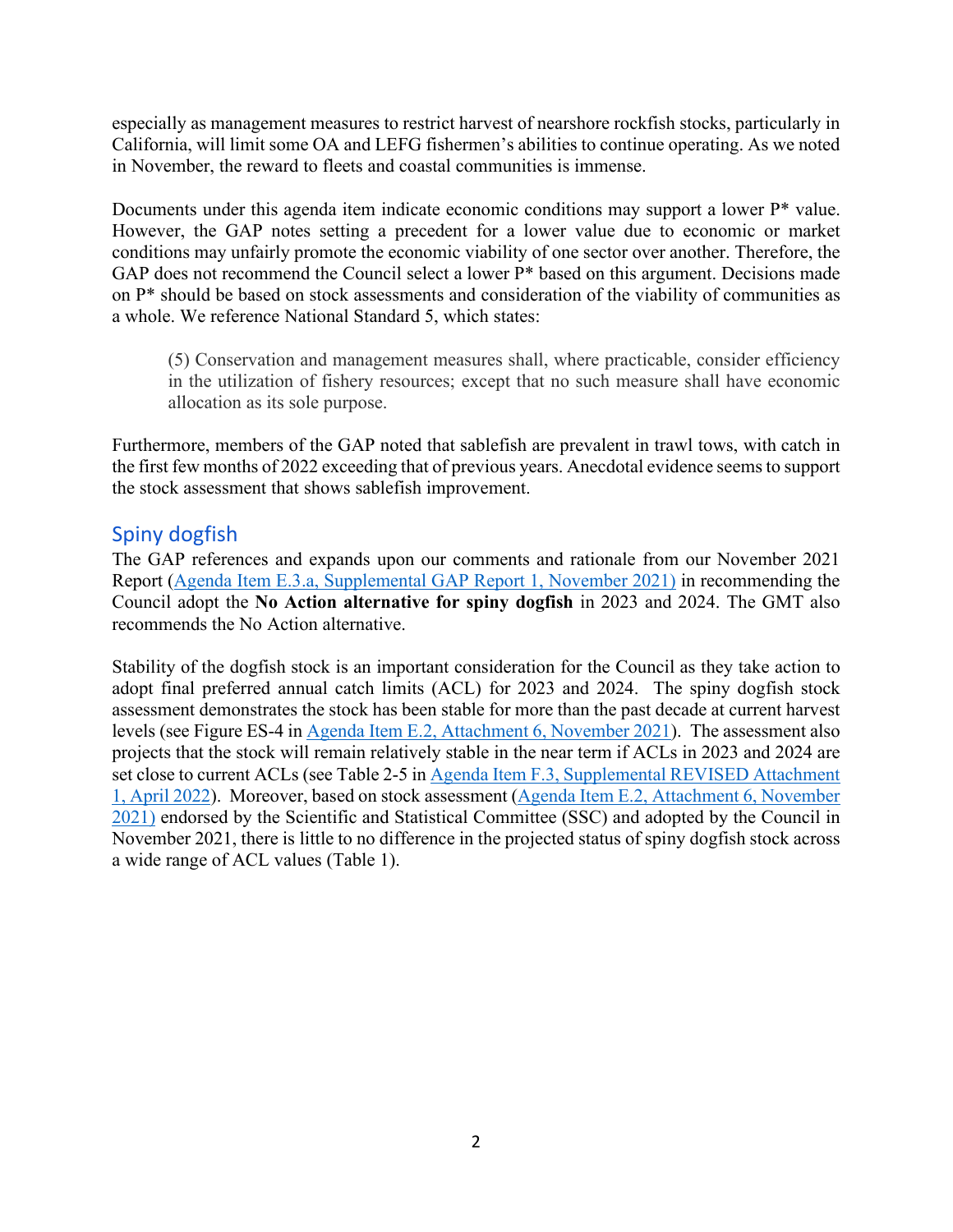|                  |      |                  | Depletion<br>(Middle State of |
|------------------|------|------------------|-------------------------------|
|                  | Year | Catch Level (mt) | Nature, $(q = 0.43)$          |
| "Old Base Model" | 2023 | 655              | 0.417                         |
|                  | 2024 | 635              | 0.418                         |
| Alternative 1    | 2023 | 1,075            | 0.42                          |
|                  | 2024 | 1,075            | 0.42                          |
| No Action        | 2023 | 1,456            | 0.417                         |
|                  | 2024 | 1,407            | 0.417                         |

Table 1. Excerpted from (first set of 2023 and 2024 ACLs) [Table E-7, Agenda Item E.2,](https://www.pcouncil.org/documents/2021/10/e-2-attachment-6-status-of-the-pacific-spiny-dogfish-shark-resource-off-the-continental-u-s-pacific-coast-in-2021-electronic-only.pdf/)  [Attachment 6, November 2021,](https://www.pcouncil.org/documents/2021/10/e-2-attachment-6-status-of-the-pacific-spiny-dogfish-shark-resource-off-the-continental-u-s-pacific-coast-in-2021-electronic-only.pdf/) and (second and third set of ACLs) from Table 2-5 in Agenda [Item F.3, Supplemental REVISED Attachment 1, April 2022\)](https://www.pcouncil.org/documents/2022/03/f-3-attachment-1-an-excerpt-of-the-analytical-document-with-the-description-of-2023-and-2024-harvest-specifications-and-the-biological-impacts-associated-with-alternative-harvest-specifications-unde.pdf/)

It is clear from the SSC-endorsed science that the spiny dogfish stock has remained stable over the past 10 years and is projected to remain stable into the future across a range of potential ACLs, including harvest levels close to recent ACLs.

With all this in mind, the GAP recommends the Council adopt the No Action Alternative as the Final ACL values for 2023 and 2024. This alternative would balance the need for stock conservation, the potential negative impacts to the numerous groundfish fisheries that could be constrained by spiny dogfish incidental catch under Alternative 1, and the necessity of new management measures for 2023-2024.

# Copper and quillback rockfish

The GAP continues to have concerns with respect to data limitations in both the copper and quillback stock assessments. These are noted in our [November GAP report under Agenda Item](https://www.pcouncil.org/documents/2021/11/e-2-a-supplemental-gap-report-1-2.pdf/)  [E.2.a.](https://www.pcouncil.org/documents/2021/11/e-2-a-supplemental-gap-report-1-2.pdf/) Other statements further describe these in September [public comment under C.6.c](https://www.pcouncil.org/documents/2021/09/c-6-c-supplemental-public-presentation-1-meric-mccrea.pdf) and the California Department of Fish and Wildlife [\(CDFW\) statement under C.6.a.](https://www.pcouncil.org/documents/2021/09/c-6-a-supplemental-cdfw-report-1.pdf)

The GAP supports managing both copper and quillback rockfish within their complexes. Magnuson-Stevens Act National Standard 3 reads, "To the extent practicable, an individual stock of fish shall be managed as a unit throughout its range, and interrelated stocks of fish shall be managed as a unit or in close coordination."

These fish are caught in concert with other co-occurring congener species within their complexes. Thus, draconian measures restricting the catch of any member species so as to optimize its productivity can de-optimize the productivity of the complex as a whole. This happens when seasons are shortened and spatial access is restricted through closed areas.

Given catch levels attained while these fish were being targeted, all alternatives in developing quillback harvest specification contributions show levels below those which could be attained by restricting bag limits and trip limits alone.

This appears true for California copper rockfish also. In that light, the California recreational fishing community is mobilizing to avoid copper rockfish voluntarily this year, 2022, fishing under current management measures.